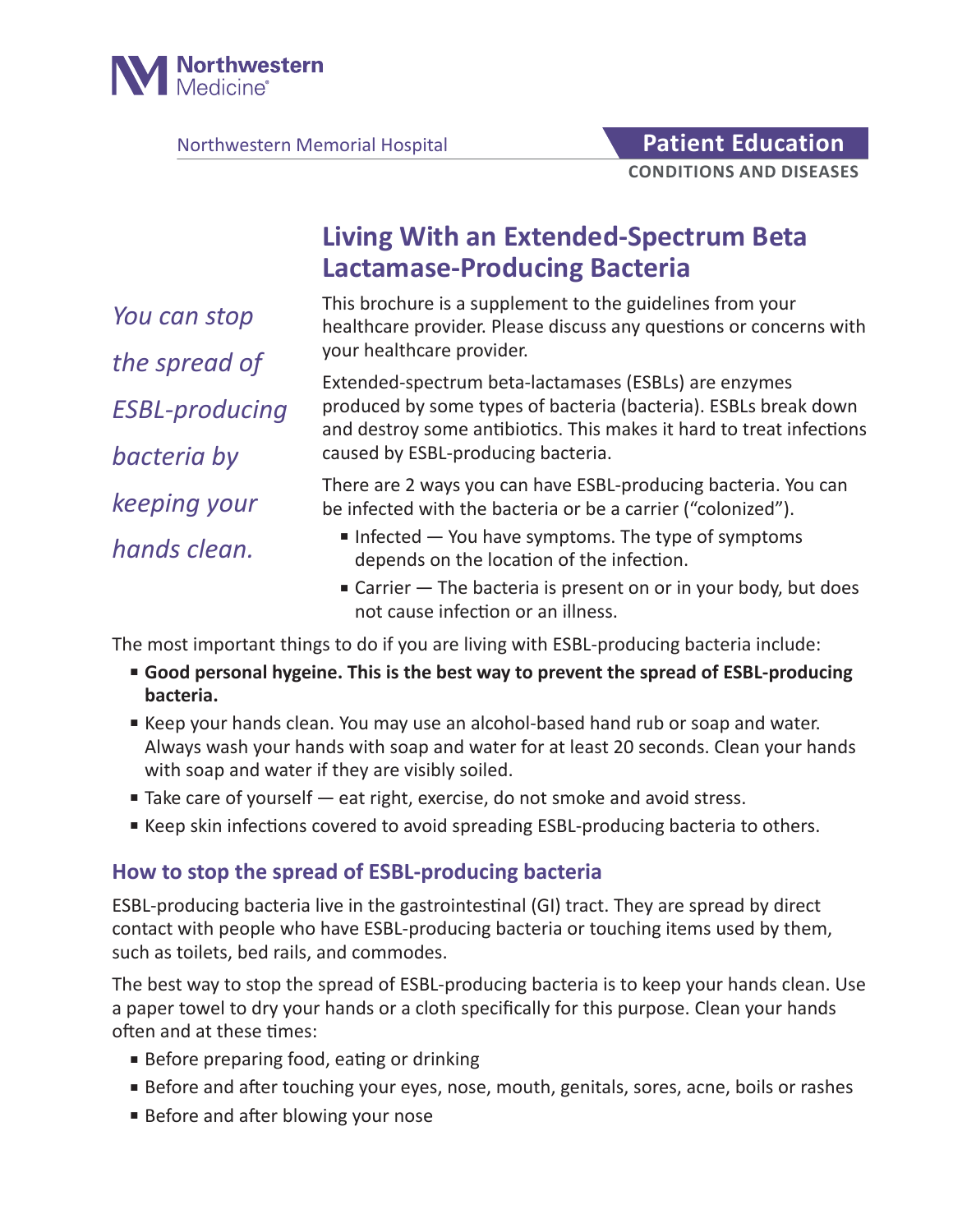- After coughing or sneezing
- Before and after using the bathroom
- After touching urine, feces and body fluids, including items soiled with body fluids, such as bedding
- Before and after changing bandages
- After cleaning the bathroom, changing bedding and doing laundry
- After touching surfaces other people touch, such as phones, doorknobs or shopping carts

Other actions you can take to prevent the spread of infection include:

- Carry hand sanitizer to clean your hands if soap and water are not available
- Keep your fingernails short to keep the bacteria from growing underneath
- Avoid touching, poking or squeezing sores
- Cover your nose and mouth when sneezing or coughing
- Dispose of tissues after each use
- Clean cuts or scrapes with soap and water and cover with a bandage. Seek medical care if there is redness, swelling, pain or pus
- Bathe or shower with soap every day and after playing sports or working out at the gym
- Avoid sharing towels, razors, toothbrushes or other personal items
- Change your clothes every day and wash them before wearing them again
- Wash sheets and towels regularly
- Avoid contact sports, public gyms, saunas, hot tubs, pools, manicures, pedicures and massages until sores have healed
- Thoroughly clean your bathroom
- Wear gloves and wash your hands if you have handled urine or feces

## **Special precautions**

If you have an ESBL-producing bacteria infection, please follow these special precautions when you visit a clinic or hospital:

- Ask your healthcare providers to wash their hands before and after caring for you.
- Tell your healthcare providers if you have ever had an active ESBL-producing bacteria infection or if you are a *carrier*.
- If you are in a healthcare facility, you may be placed on isolation precautions. Staff may wear gowns, gloves and/or masks to care for you.
- Visitors should report to the nurses' station for directions on what to do to enter your room.